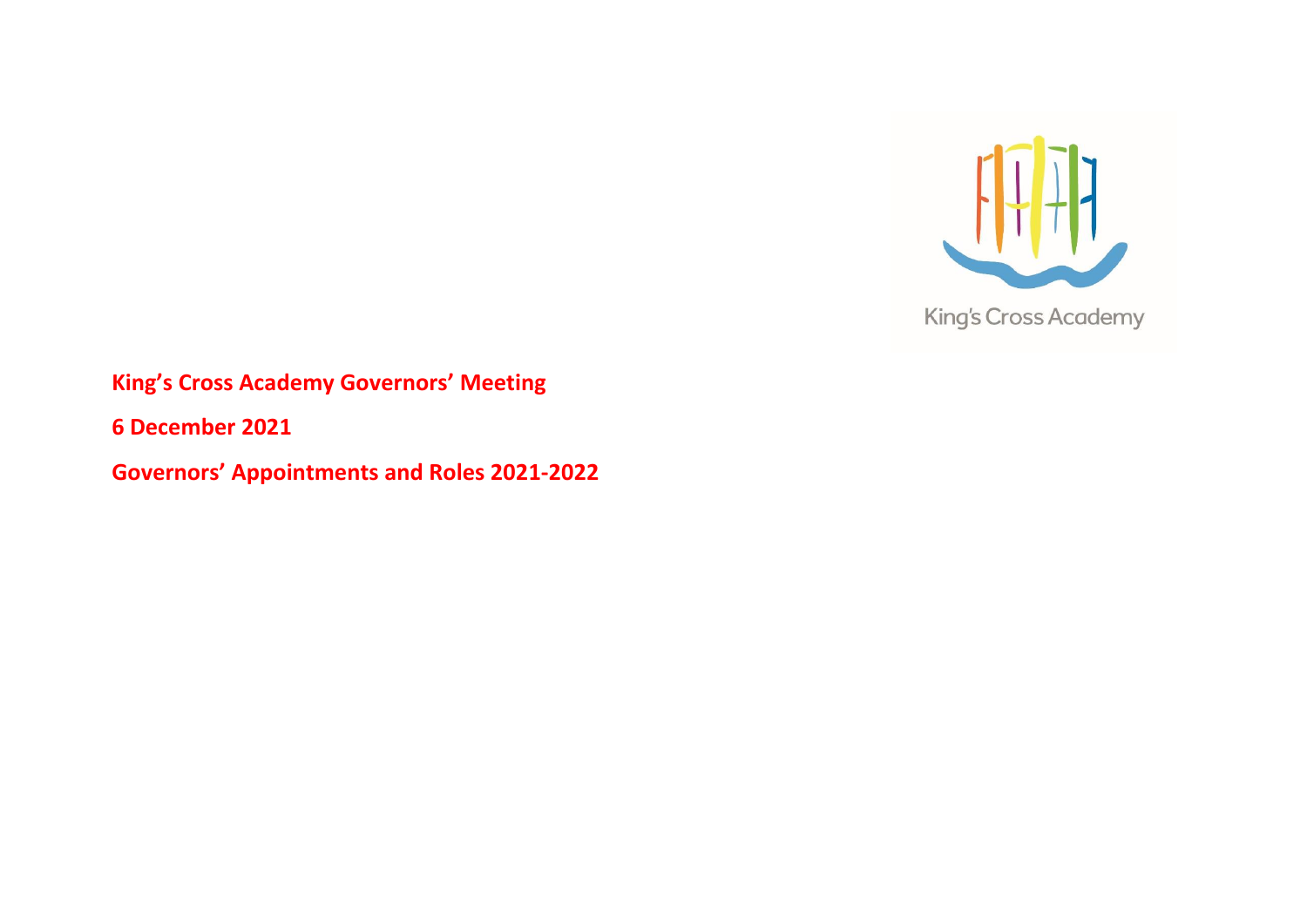## **King's Cross Academy Governors' Committees 2021-2022**

| Name<br>(nos)              | Chair    | <b>Vice Chair</b>                | member<br>(ex officio) | member               | member   | member       | member | member                  | member | In<br>attendance                      |
|----------------------------|----------|----------------------------------|------------------------|----------------------|----------|--------------|--------|-------------------------|--------|---------------------------------------|
| <b>Finance</b><br>(8)      | Mike     | David<br>Clementi<br>(Associate) | Emyr                   | Jane                 | Robert   | Jonathan     | Anthea | Roy                     |        | Angela<br>Christine<br>Kay<br>Michele |
| HR (6)                     | Jonathan | Andrea                           | Emyr                   | Mike                 | Robert   | Roy Griffins |        |                         |        | Angela<br>Christine<br>Kay<br>Michele |
| T&L (8)                    | Louise   | Alex                             | Emyr                   | Emily                | Robert   | Antje        | Anthea | Margaret<br>(Associate) |        | Christine<br>Kay                      |
| C for $L(9)$               | Angela   | Jonathan                         | Emyr                   | Faiza                | Robert   | Louise       | Jane   | Antje                   | Anne   | Christine<br>Kay                      |
| Audit &<br><b>Risk (6)</b> | Roy      | Robert                           | Jane                   | David<br>(Associate) | Jonathan | Anthea       |        |                         |        | Angela<br>Emyr<br>Christine           |
| Pay<br>Review(5)<br>$\ast$ | Mike L   | Robert                           | Jonathan               | Jane                 | Roy      |              |        |                         |        | Angela<br>Christine<br>Emyr           |

\*Notes:

1. The Governing Body is the Pay Body and the Pay Body delegates the review of pay to the Pay Review Committee.3 members of the Pay Review Committee operate in rotation and will be drawn from those governors not employed by KCA or parent elected governors.